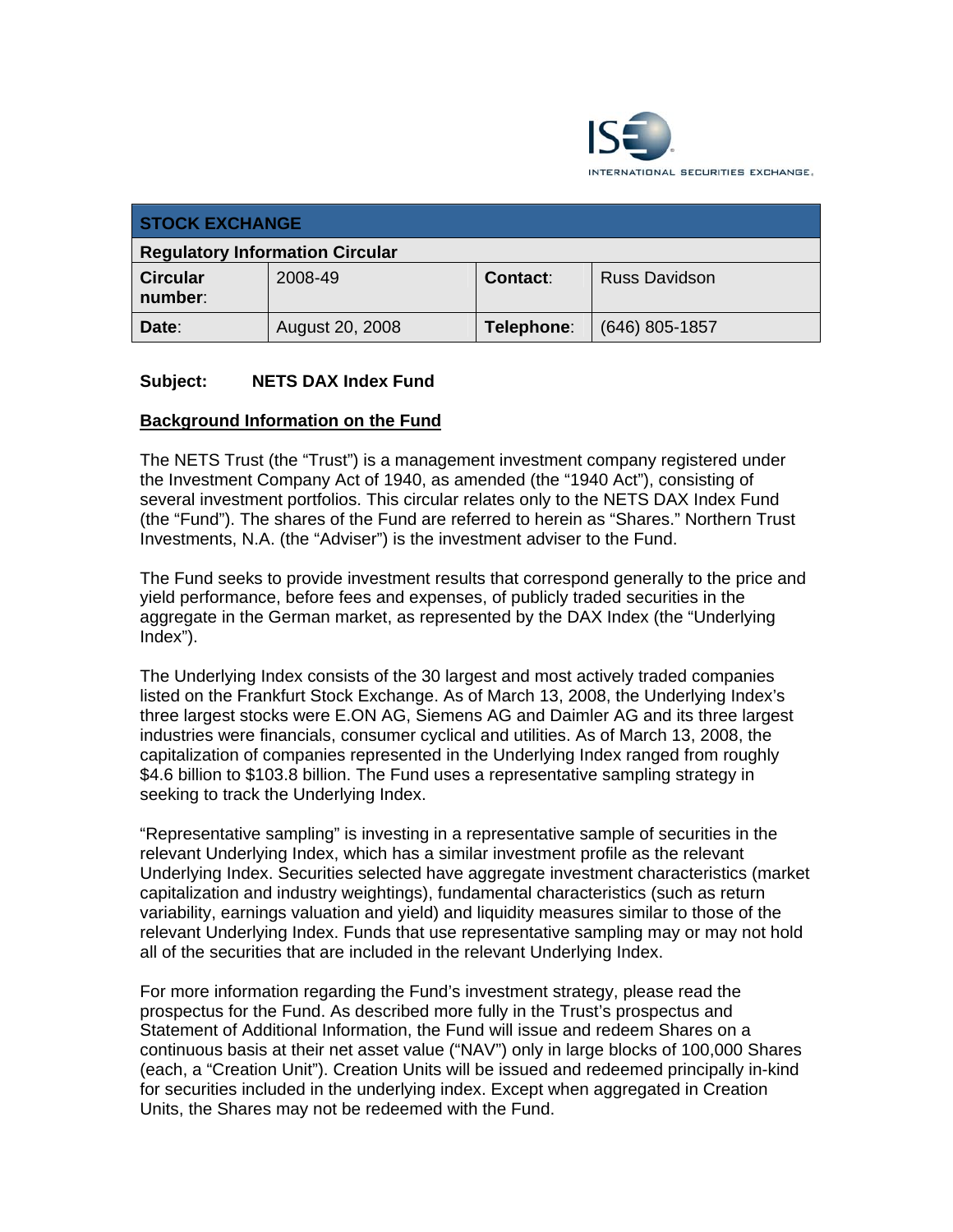Dividends from net investment income, including any net foreign currency gains, generally are declared and paid at least annually and any net realized securities gains are distributed at least annually.

Shares are held in book-entry form, which means that no Share certificates are issued. The Depository Trust Company or its nominee is the record owner of all outstanding Shares of the Funds and is recognized as the owner of all Shares for all purposes.

The NAV per Share for the Fund is computed by dividing the value of the net assets of the Fund (i.e., the value of its total assets less total liabilities) by the total number of Shares outstanding. Expenses and fees are accrued daily and taken into account for purposes of determining NAV. The NAV of each Fund is determined each business day after the close of trading (ordinarily 4:00 p.m., Eastern Time or "ET") of the New York Stock Exchange. Any assets or liabilities denominated in currencies other than the U.S. dollar are converted into U.S. dollars at the current market rates on the date of valuation as quoted by one or more sources.

The registration statement for the Fund describes the various fees and expenses for the Fund's Shares. For a more complete description of the Fund and the underlying Index, visit the Fund's website at www.northerntrust.com.

### **Purchases and Redemptions in Creation Unit Size**

Equity Electronic Access Members ("Equity EAMs") are hereby informed that procedures for purchases and redemptions of Shares in Creation Unit Size are described in the Trust's prospectus and SAI, and that Shares are not individually redeemable but are redeemable only in Creation Unit Size aggregations or multiples thereof.

### **Principal Risks**

Interested persons are referred to the discussion in the prospectus for the Fund of the principal risks of an investment in the Fund. These include tracking error risk (factors causing the Fund's performance to not match the performance of the underlying index), market trading risk (for example, trading halts, trading above or below net asset value), investment style risk, sector risk, investment approach risk, non-diversification risk, issuer-specific risk, management risk, derivatives risk, counterparty risk, currency risk, emerging market risk, geographic risk and foreign security risk.

### **Exchange Rules Applicable to Trading in the Shares**

Trading in the Shares on ISE is subject to ISE equity trading rules.

### **Trading Hours**

The Shares will trade on ISE between 9:00 a.m. and 4:15 p.m. ET.

Equity EAMs trading the Shares during the Pre-Market Session are exposed to the risk of the lack of the calculation or dissemination of underlying index value or intraday indicative value ("IIV"). For certain derivative securities products, an updated underlying index value or IIV may not be calculated or publicly disseminated in the Pre-Market hours. Since the underlying index value and IIV are not calculated or widely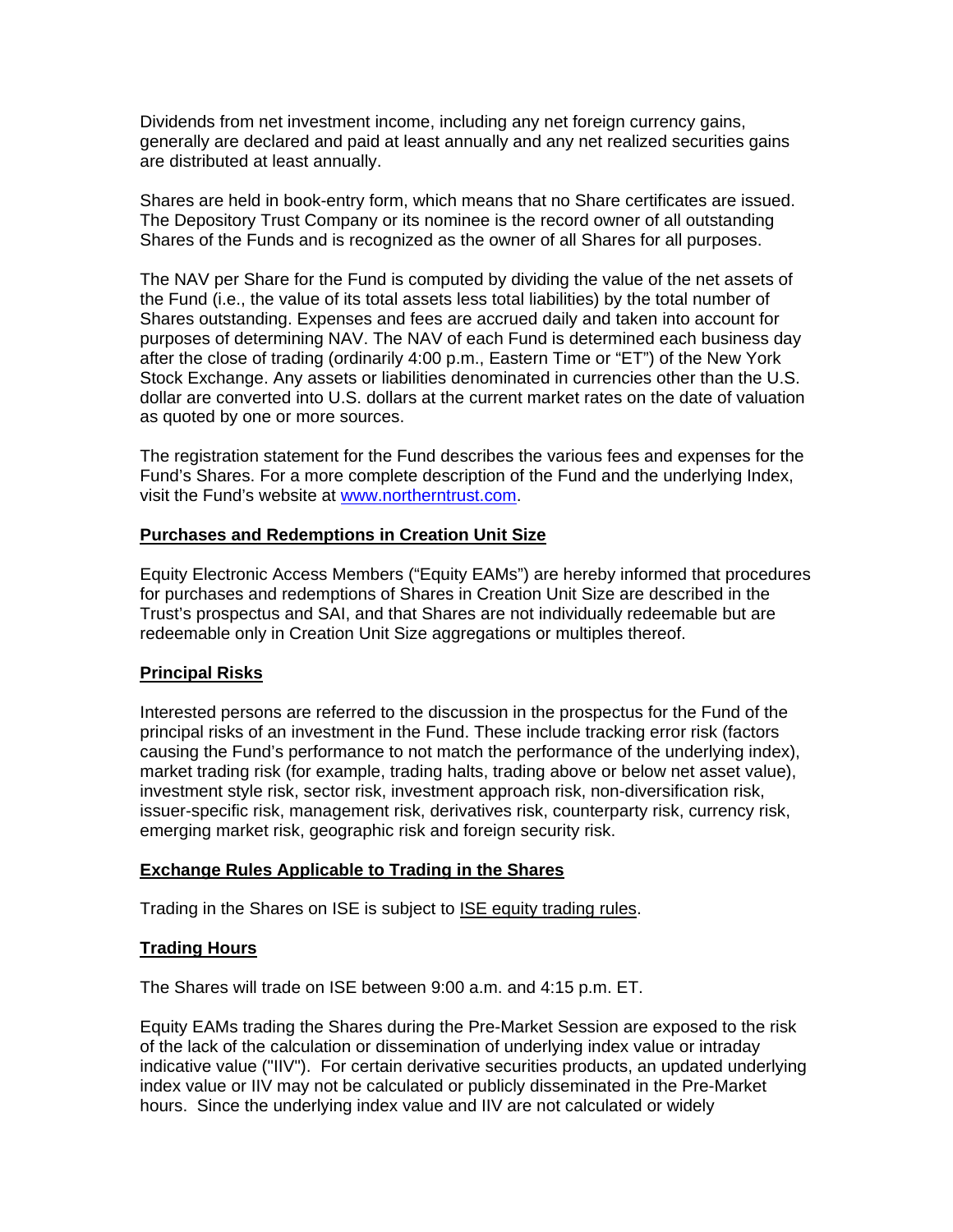disseminated during Pre-Market hours, an investor who is unable to calculate implied values for certain derivative securities products during Pre-Market hours may be at a disadvantage to market professionals.

# **Trading Halts**

ISE will halt trading in the Shares in accordance with ISE Rule 2101(a)(2)(iii). The grounds for a halt under this Rule include a halt by the primary market because it stops trading the Shares and/or a halt because dissemination of the IIV or applicable currency spot price has ceased, or a halt for other regulatory reasons. In addition, ISE will stop trading the Shares if the primary market de-lists the Shares.

## **Delivery of a Prospectus**

Equity EAMs should be mindful of applicable prospectus delivery requirements under the federal securities laws with respect to transactions in the Funds.

Prospectuses may be obtained through the Funds' website. The prospectus for the Funds does not contain all of the information set forth in the Funds' registration statement (including the exhibits to the registration statement), parts of which have been omitted in accordance with the rules and regulations of the Securities and Exchange Commission ("SEC"). For further information about the Funds, please refer to the registration statement.

In the event that the Funds rely upon an order by the SEC exempting the Shares from certain prospectus delivery requirements under Section 24(d) of the 1940 Act and in the future make available a written product description, ISE Rule 2123(i) requires that Equity EAMs provide to all purchasers of Shares a written description of the terms and characteristics of such securities, in a form prepared by the Trust for the Funds, no later than the time a confirmation of the first transaction in the Shares is delivered to such purchaser. In addition, Equity EAMs shall include such a written description with any sales material relating to the Shares that is provided to customers or the public. Any other written materials provided by an Equity EAM to customers or the public making specific reference to the Shares as an investment vehicle must include a statement in substantially the following form: "A circular describing the terms and characteristics of the Shares of the Fund has been prepared by the Trust and is available from your broker. It is recommended that you obtain and review such circular before purchasing Shares of the Fund. In addition, upon request you may obtain from your broker a prospectus for Shares of the Fund."

An Equity EAM carrying an omnibus account for a non-member broker-dealer is required to inform such non-member that execution of an order to purchase Shares for such omnibus account will be deemed to constitute agreement by the non-member to make such written description available to its customers on the same terms as are directly applicable to Equity EAM under this rule. Upon request of a customer, Equity EAMs also shall provide a copy of the prospectus.

# **Exemptive, Interpretive and No-Action Relief Under Federal Securities Regulations**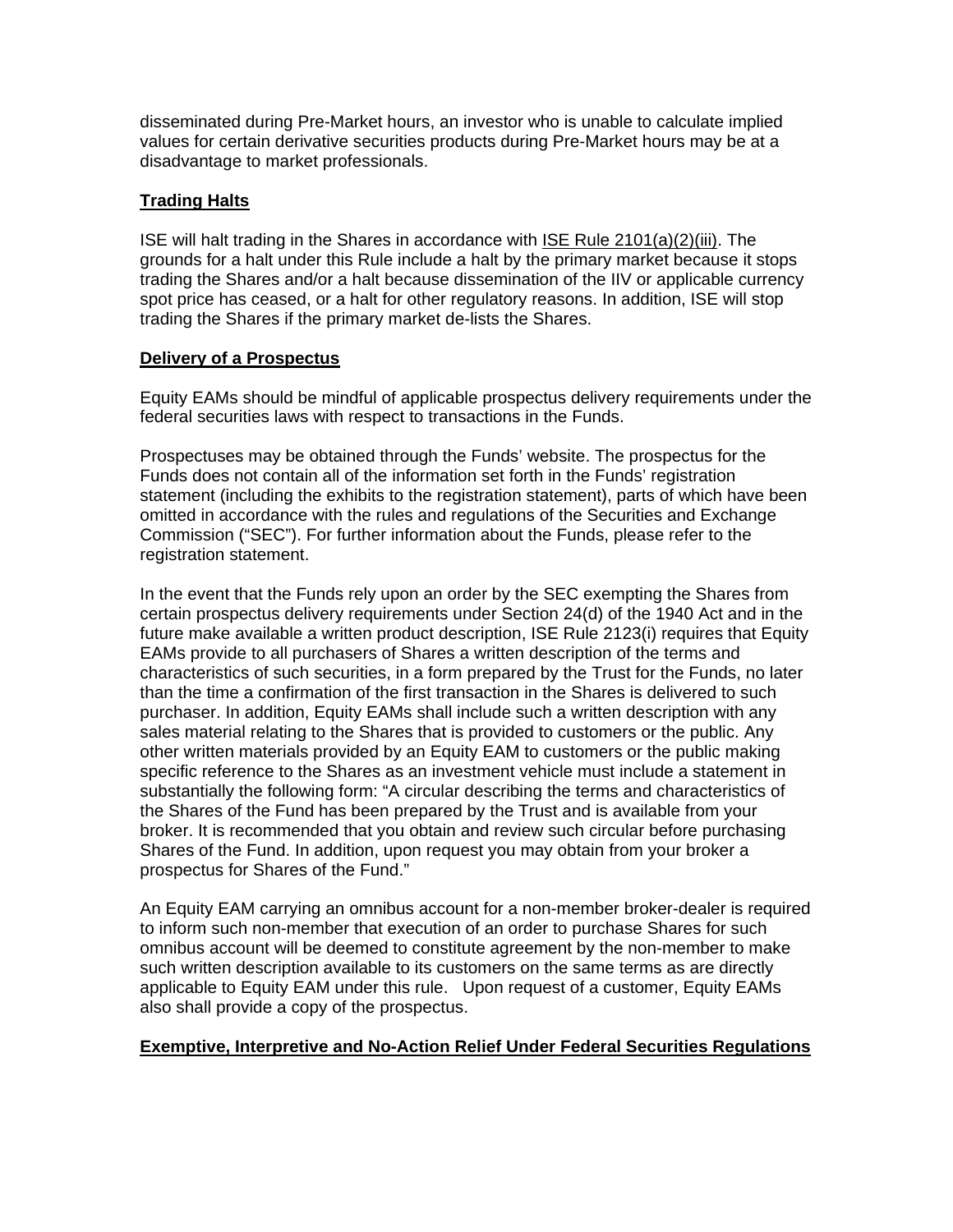The SEC has issued exemptive, interpretive or no-action relief from certain provisions of rules under the Securities Exchange Act of 1934 (the "Act") regarding trading in the above mentioned exchange-traded Fund.

# **Regulation M Exemptions**

Generally, Rules 101 and 102 of Regulation M prohibit any "distribution participant" and its "affiliated purchasers" from bidding for, purchasing, or attempting to induce any person to bid for or purchase any security which is the subject of a distribution until after the applicable restricted period, except as specifically permitted in Regulation M. The provisions of the Rules apply to underwriters, prospective underwriters, brokers, dealers, and other persons who have agreed to participate or are participating in a distribution of securities.

The SEC has granted an exemption from Rule 101 under Regulation M to permit persons participating in a distribution of shares of the above-mentioned Fund to engage in secondary market transactions in such shares during their participation in such a distribution. In addition, the SEC has granted relief under Regulation M to permit persons who may be deemed to be participating in the distribution of Shares of the above-mentioned Fund (i) to purchase securities for the purpose of purchasing Creation Unit Aggregations of Fund Shares and (ii) to tender securities for redemption in Creation Unit Aggregations. Further, the SEC has clarified that the tender of Fund Shares to the Fund for redemption does not constitute a bid for or purchase of any of the Fund's securities during the restricted period of Rule 101. The SEC has also granted an exemption pursuant to paragraph (e) of Rule 102 under Regulation M to allow the redemption of Fund Shares in Creation Unit Aggregations during the continuous offering of Shares.

## **Customer Confirmations for Creation or Redemption of Fund Shares (SEC Rule 10b-10)**

Broker-dealers who handle purchases or redemptions of Fund Shares in Creation Unit size for customers will be permitted to provide such customers with a statement of the number of Creation Unit Aggregations created or redeemed without providing a statement of the identity, number and price of shares of the individual securities tendered to the Fund for purposes of purchasing Creation Unit Aggregations ("Deposit Securities") or the identity, number and price of shares to be delivered by the Trust for the Fund to the redeeming holder ("Redemption Securities"). The composition of the securities required to be tendered to the Fund for creation purposes and of the securities to be delivered on redemption will be disseminated each business day and will be applicable to requests for creations or redemption, as the case may be, on that day. This exemptive relief under Rule 10b-10 with respect to creations and redemptions is subject to the following conditions:

- 1) Confirmations to customers engaging in creations or redemptions must state that all information required by Rule 10b-10 will be provided upon request;
- 2) Any such request by a customer for information required by Rule 10b-10 will be filed in a timely manner, in accordance with Rule 10b-10(c);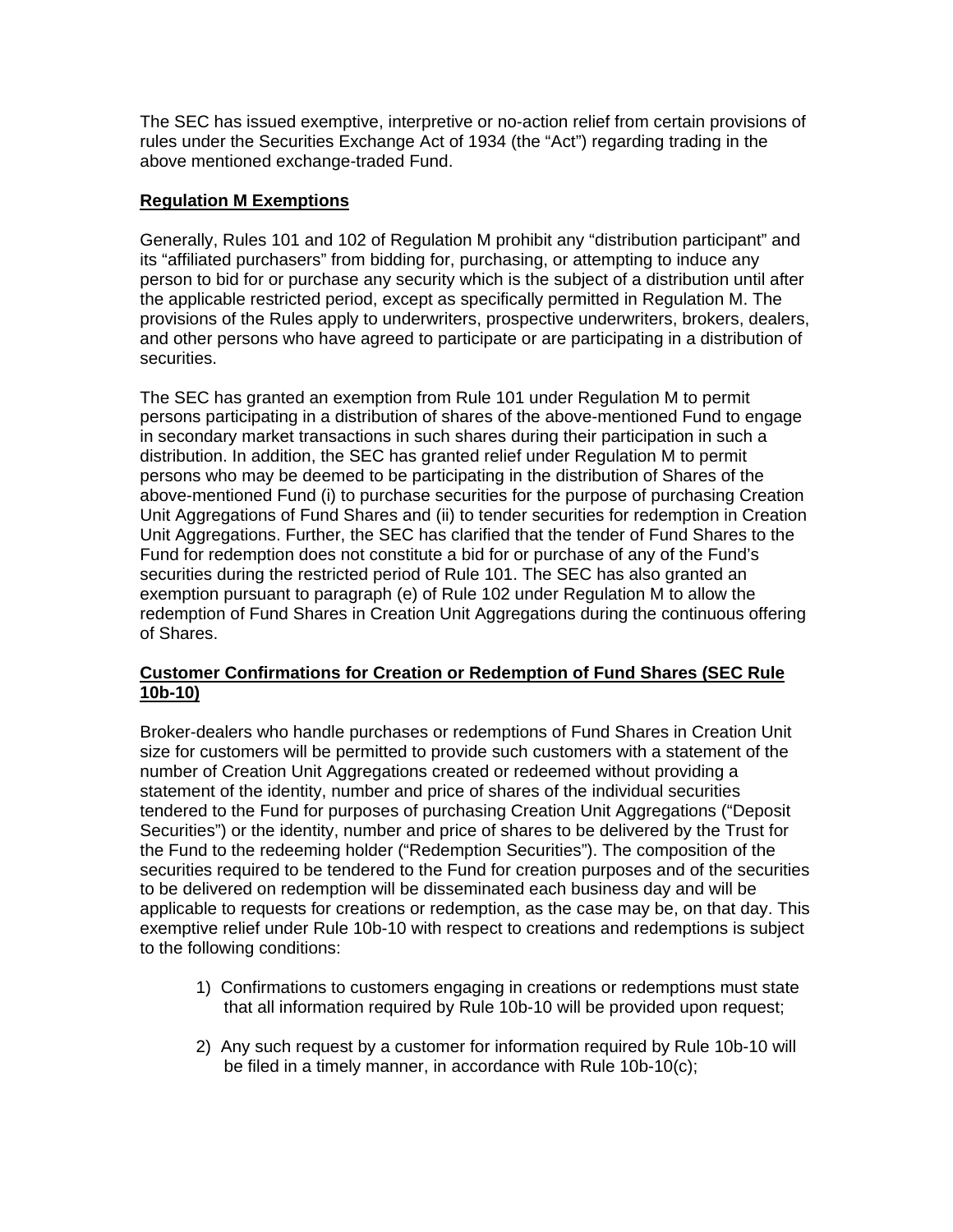3) Except for the identity, number and price of shares of the component securities of the Deposit Securities and Redemption Securities, as described above, confirmations to customers must disclose all other information required by Rule 10b-10(a).

## **SEC Rule 14e-5**

An exemption from Rule 14e-5 has been granted to permit any person acting as a dealer-manager of a tender offer for a component security of the Fund (1) to redeem Fund Shares in Creation Unit Aggregations from the issuer that may include a security subject to such tender offer and (2) to purchase Fund Shares during such tender offer. In addition, a no-action position has been taken under Rule 14e-5 if a broker-dealer acting as a dealer-manager of a tender offer for a security of the Fund purchases or arranges to purchase such securities in the secondary market for the purpose of tendering such securities to purchase one or more Creation Unit Aggregations of Shares, if made in conformance with the following:

- 1) such bids or purchases are effected in the ordinary course of business, in connection with a basket of 20 or more securities in which any security that is the subject of a distribution, or any reference security, does not comprise more than 5% of the value of the basket purchased; or
- 2) purchases are effected as adjustments to such basket in the ordinary course of business as a result of a change in the composition of the underlying index; and
- 3) such bids or purchases are not effected for the purpose of facilitating such tender offer.

## **Section 11(d)(1); SEC Rules 11d1-1 and 11d1-2**

Section 11(d)(1) of the Act generally prohibits a person who is both a broker and a dealer from effecting any transaction in which the broker-dealer extends credit to a customer on any security which was part of a new issue in the distribution of which he participated as a member of a selling syndicate or group within thirty days prior to such transaction. The SEC has clarified that Section 11(d)(1) does not apply to broker-dealers that are not Authorized Participants (and, therefore, do not create Creation Unit Aggregations) that engage in both proprietary and customer transactions in Shares of the Fund in the secondary market, and for broker-dealer Authorized Participants that engage in creations of Creation Unit Aggregations. This relief is subject to specific conditions, including the condition that such broker-dealer (whether or not an Authorized Participant) does not, directly or indirectly, receive from the fund complex any payment, compensation or other economic incentive to promote or sell the Shares of the Fund to persons outside the fund complex, other than non-cash compensation permitted under NASD Rule 2830(l)(5)(A), (B) or (C). (See letter from Catherine McGuire, Chief Counsel, SEC Division of Market Regulation, to Securities Industry Association, Derivative Products Committee, dated November 21, 2005.) The SEC also has taken a no-action position under Section 11(d)(1) of the Act that broker-dealers may treat Shares of the Fund, for purposes of Rule 11d1-2, as "securities issued by a registered open-end investment company as defined in the Investment Company Act" and thereby extend credit or maintain or arrange for the extension or maintenance of credit on Shares that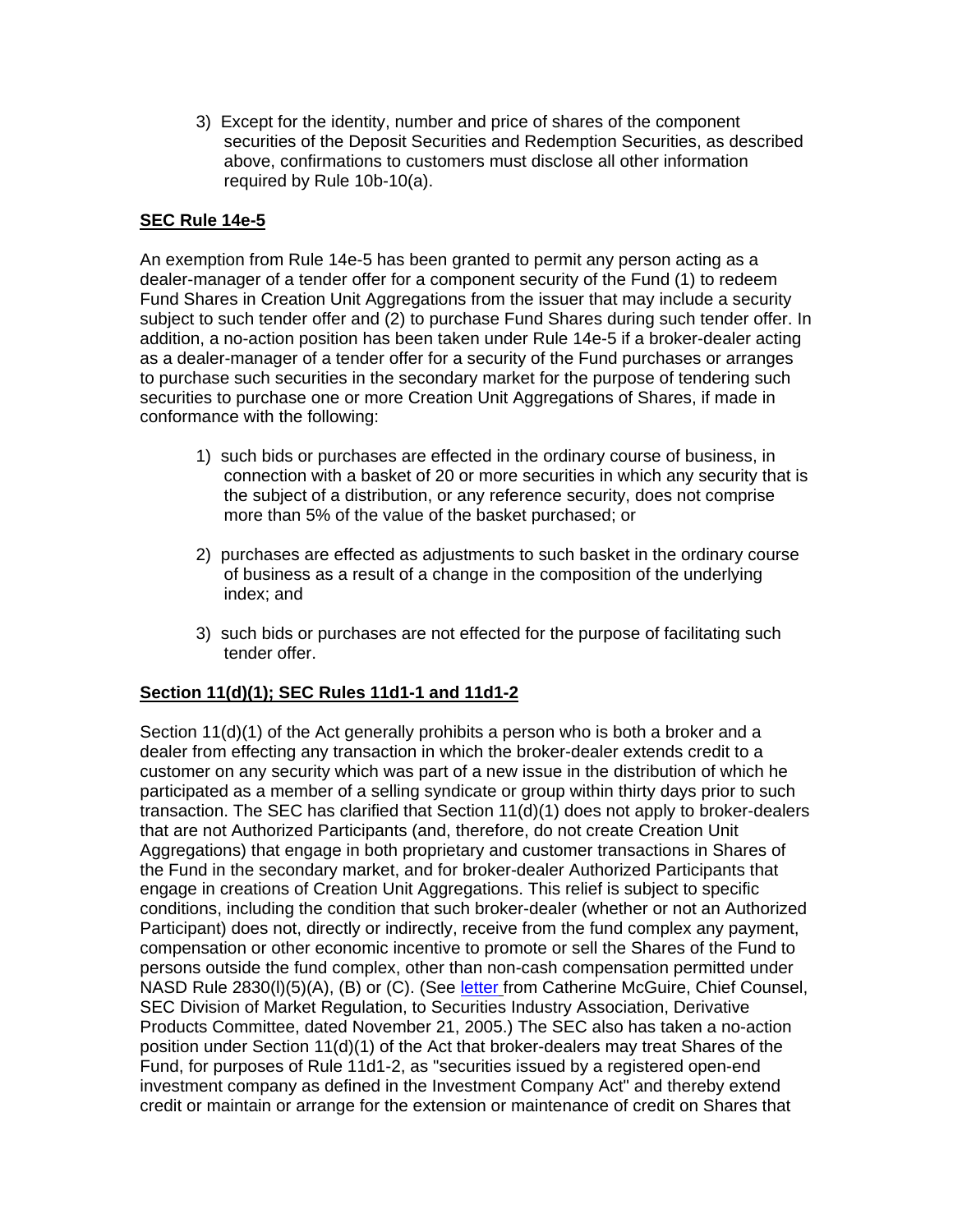have been owned by the persons to whom credit is provided for more than 30 days, in reliance on the exemption contained in the rule.

### **SEC Rule 15c1-5 and 15c1-6**

The SEC has taken a no-action position with respect to Rule 15c1-5 and Rule 15c1-6 as to the required disclosure of control by a broker or dealer with respect to creations and redemptions of Fund Shares and secondary market transactions therein. (See letter from Catherine McGuire, Chief Counsel, SEC Division of Market Regulation, to Securities Industry Association, Derivative Products Committee, dated November 21, 2005.)

### **This Regulatory Information Circular is not a statutory prospectus. Equity EAMs should consult the Fund's prospectus and/or the Fund's website for relevant information.**